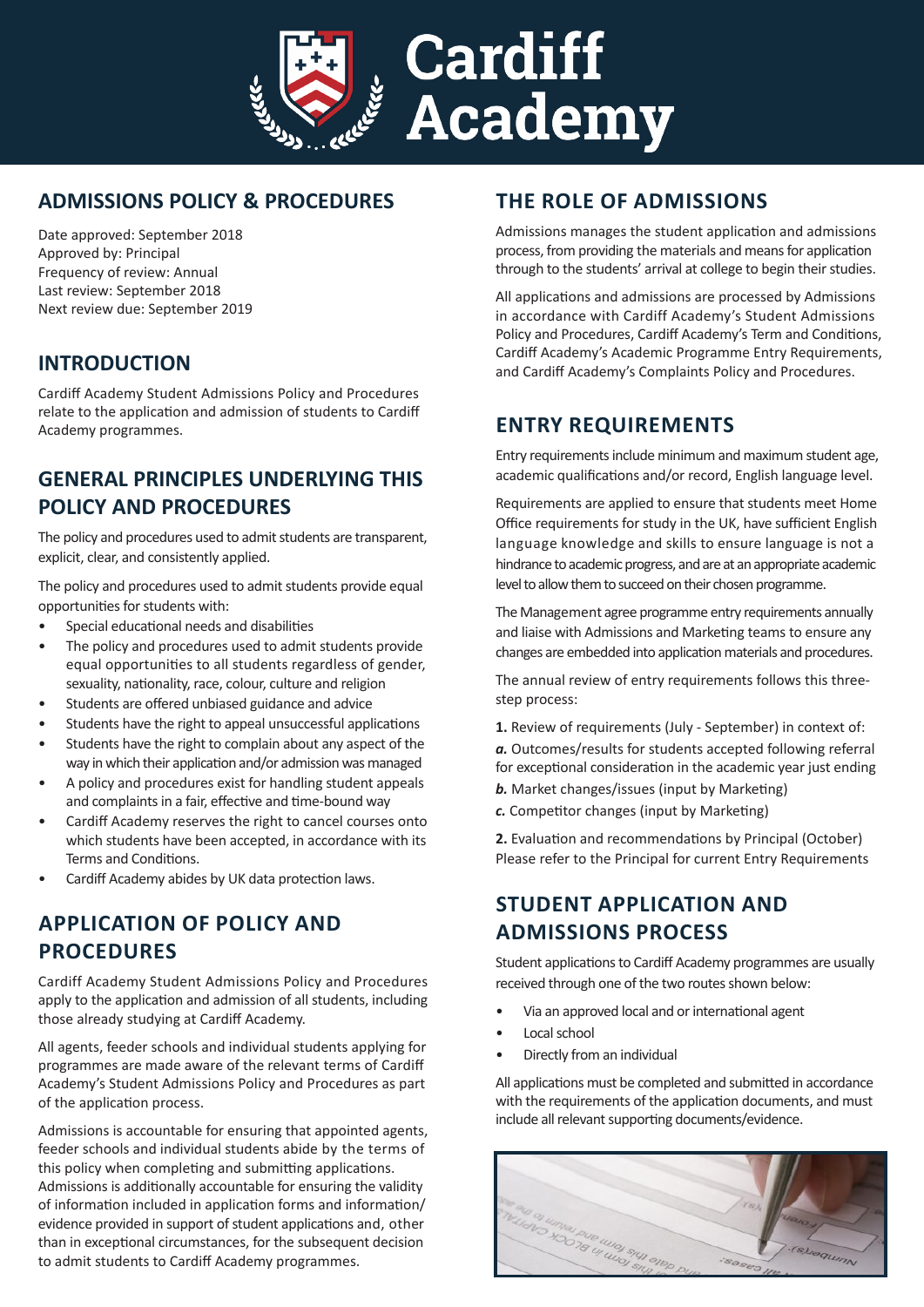

# **STUDENTS WITH RELEVANT MEDICAL HISTORY AND/OR SPECIAL EDUCATIONAL NEEDS AND DISABILITY**

Cardiff Academy will ensure that application and admissions processes comply with the relevant Cardiff Academy's Safeguarding and Wellbeing policies that all agents, students and students' parents/guardians can view the latest version of these documents online.

For students under 18 years of age, a parent or guardian must provide details of known medical issues (medical conditions or allergies that require attention/notification and any prescribed medicine taken on a regular basis) on the student's application form and sign a disclaimer at the end of the form giving permission for the administration of first aid and appropriate non-prescription medication, and to seek medical, dental or optical treatment when required. Students over 18 years of age must provide the details requested on the application form and sign the declaration personally.

In addition, Cardiff Academy will request that each student/ their representative return a completed copy of a Health Declaration Form as part of the admissions process before arrival at their college. This form provides the college with details of medical conditions and SEND and should be signed by the student's parent or guardian for students under 18 years of age. Students aged over 18 years of age may sign the declaration personally. Where appropriate, Cardiff Academy will make reasonable adjustments to accommodate students during their period of study at the College.



# **STUDENT APPLICATION AND ADMISSION TIMELINES**

Cardiff Academy will only process applications if sufficient time is available to carry out their admission processes fully and if all necessary arrangements can be put in place to enable the student to begin their studies on or within 1 week after the programme start date.

For applicants who are too late to be enrolled on their chosen programme, Cardiff Academy will provide information regarding options to study on alternative programmes starting at a later date, or regarding deferred entry for their chosen programme.

Students whose applications are successful will be offered a conditional/unconditional place within 2 weeks of their application being received.

Students whose applications are not successful will be notified within 48 hours of their application being received.

Students holding a Conditional Offer, but who subsequently fail

to meet the relevant conditions, will be notified within 48 hours that their Conditional Offer had been rescinded.

Students who receive a conditional or unconditional offer must sign and return the acceptance and indemnity and provide proof of payment form provided to initiate the Cardiff Academy confirmation process and guarantee their place on a programme.

Students will be made aware that places on programmes will only be guaranteed following confirmation of acceptance of an offer, provision of any requested materials and payment of the requested deposit, and will be allocated on a first-come, first-served basis.

# **APPLICATION OUTCOMES**

Students applying for a place on a programme before the specified application deadline will have one of three outcomes:

- Application is successful and an offer of an unconditional place is made.
- Application is successful and an offer of a conditional place is made.
- Application is unsuccessful.

Admissions staff aim to consider and respond to applications within two business days. However, where a decision is not able to be made (due to a lack of information or the need to consider mitigating circumstances) this time may be extended. When this occurs, Admissions staff contact Agents/applicants to advise on the status of their application.

The following guidelines should be used to determine the application outcome:

- A student whose application information has been validated by Cardiff Academy and meets all entry requirements will be offered an unconditional place on their chosen programme, subject to availability.
- A student who is awaiting results of tests or examinations, or who needs to undergo tests/assessments to determine whether they meet entry requirements, will be offered a conditional place on their chosen programme, subject to availability, if they are predicted to meet the entry requirements or have demonstrated through previous/informal assessment that they are capable of meeting the entry requirements.
- A student who fails to meet entry requirements will either be unsuccessful in their application, and receive information regarding alternative study paths.
- In most cases, a student with a previous history of academic impropriety or a poor discipline record will be unsuccessful in their application. However, Admissions will evaluate and make a decision regarding each situation individually.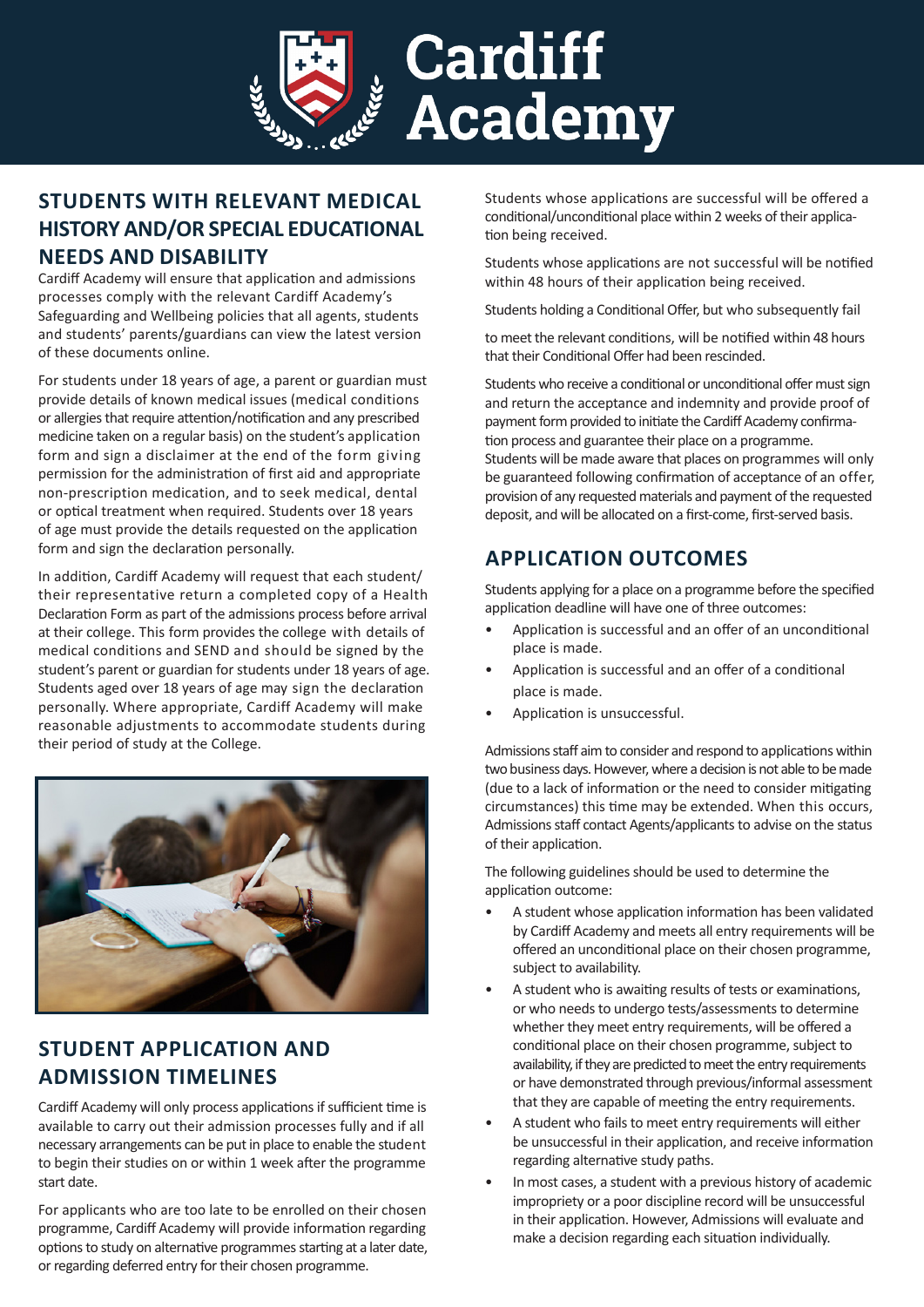

# **UNSUCCESSFUL APPLICATIONS AND FAILURE TO CONVERT CONDITIONAL OFFERS**

If a place is not offered because a student's application does not meet entry requirements for the chosen programme at the time of application, Admissions must ensure that the student clearly understands the reasons behind the decision not to accept them onto the programme. If appropriate, Admissions will provide details of options the student could consider to help them to attain the required elements for entry to the same programme in the future. Alternatively, Admissions will provide details of and relevant application documentation for programmes for which the student does meet, or can readily take steps to meet, the entry requirements.

If a student narrowly fails to meet programme entry requirements, Admissions has the option to refer them to the Principal for exceptional consideration in accordance with the stipulations for referral and procedures.

Students who fail to meet the conditions of their original offer will be encouraged to apply to an alternative programme for which they may be more academically suited, or defer their entry until they have met the entry requirements for the programme.



# **ADMISSIONS APPEALS AND COMPLAINTS**

Students have the right to appeal against any decision taken during the application process. An appeal can be made by an individual student or by their representative.

Students also have the right to complain about any aspect of the application or admission process and the service that they receive.

Appeals and complaints must be made in accordance with Cardiff Academy's Admissions Appeals and Complaints Policy and Procedures.

# **0FFERING PLACES ON CARDIFF ACADEMY'S PROGRAMMES**

A student receiving an offer of a place at one of Cardiff Academy programmes should clearly understand:

- The details, terms and any conditions of the offer
- That the offer can be withdrawn based on failure to meet the conditions on which it is made
- The total fees associated with their programme of study and the related payment plan
- That programme places are not secured when an offer is made but will only be guaranteed following confirmation of acceptance of an offer, provision of any requested materials and payment of the requested deposit, and allocated on a first-come, first-served basis
- How to accept or decline the offer

Where to direct any queries they may have for the remainder of the admissions process.

## **EXCEPTIONAL AND BORDERLINE CASES**

Cardiff Academy recognises that some students may have mitigating circumstances that they wish to be taken into consideration when an application is processed.

A proactive request to consider these mitigating circumstances from the outset of an application is termed as a request for an Exceptional Case. Typically, an Exceptional Case is a known and significant deviation from the published entry requirements and a student/agent requests to make a case for the mitigating circumstances to be considered as part of the application. In this instance Admissions will undertake further investigations which may include an interview with the student, before reaching a decision. If Admissions endorses the mitigating circumstances, details are provided in writing as part of the application process. The Admissions Coordinator will present this written endorsement to the Principal for consideration, who will have the overall decision on whether to recognise the mitigating circumstances and accept the student onto the requested course of study.

A reactive request by an Admissions Coordinator to consider a minor deviation from the published entry requirements is termed as a Borderline Case. In this instance the Admissions Coordinator will document the nature of the 'near miss' to the entry requirements and present this to the Principal for consideration, who will have the overall decision on whether to recognise the mitigating circumstances and accept the student onto the requested course of study.